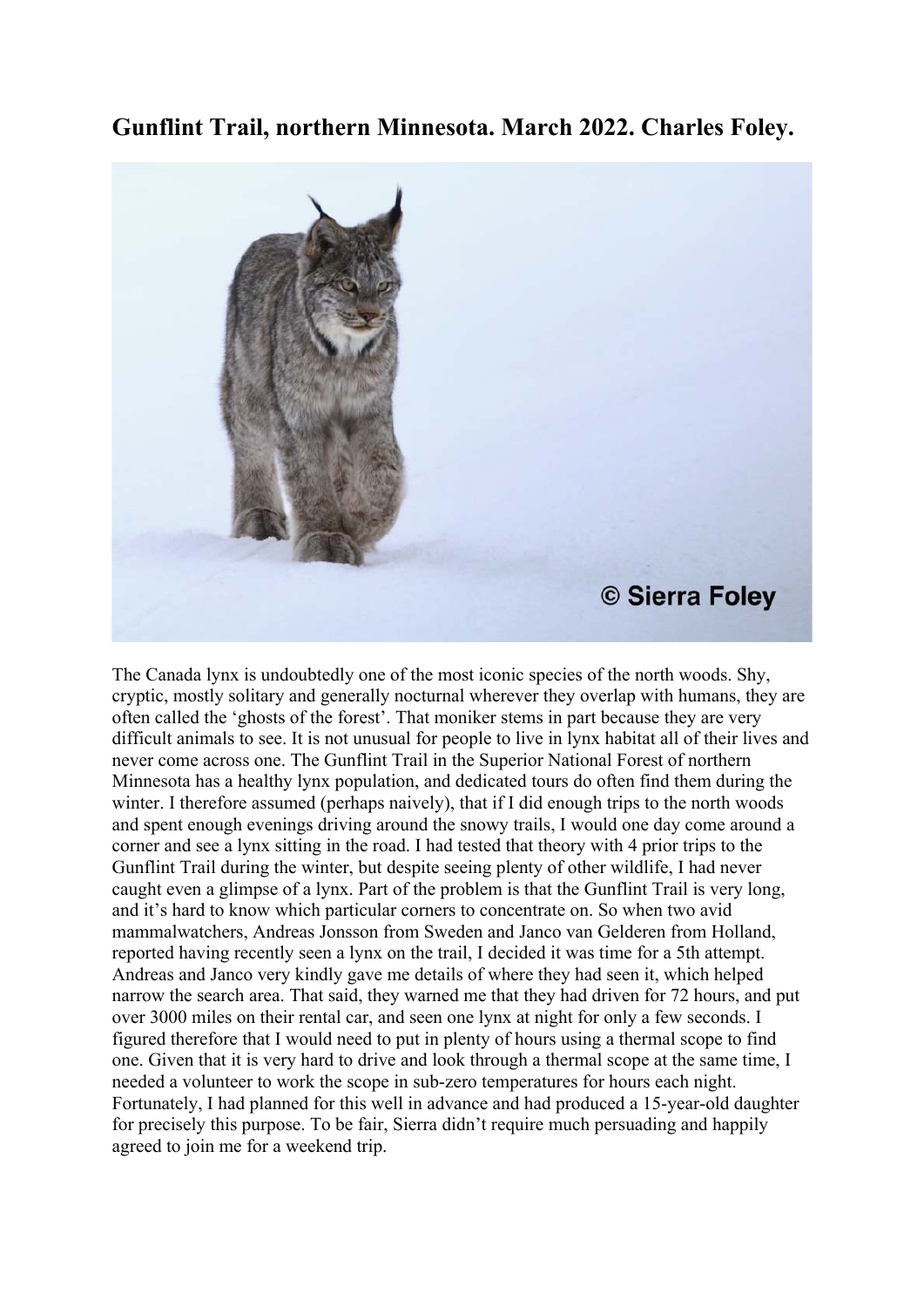Leaving on Friday afternoon after school, we headed up north and got to the end of the Gunflint Trail by 10.30pm. After quickly ditching our bags at the lodge, we headed out again to drive up and down the trail. We focused on the northern part of the trail, between the Gunflint lodge and the end of the trail, which is where Andreas and Janco had seen their lynx. It was well below freezing and the whole area was covered in snow and ice. Sierra was on thermal scope duty, and we originally tried having her scan by standing on the front seat and looking out of the moon roof, but her eyes kept on tearing-up from the wind, so eventually we settled with her looking out of her open side window, which at least allowed her to keep somewhat warm. Sierra found a female Moose feeding in some shrubs and several Snowshoe hares hiding in the forest, but nothing else that night, so at 2.30 am we went back to the lodge.

The next morning we dawdled at the lodge before heading out at about 10 am to once again drive up and down the trail. We turned the car around shortly beyond the Seagull Ranger station, where Andreas and Janco had seen their lynx, and started driving back towards the trail end. Driving around a corner, we entered a long, straight section of snow-covered road, and far in the distance I saw something sitting on the edge of the road. 'Binoculars' I shouted to Sierra as I slammed on the brakes. There is always a moment between removing your eyes from whatever you're watching, reaching for your binoculars, lifting them to your eyes, finding the correct focus, alighting on whatever you're trying to find, and getting your brain to register what it is that you're actually seeing which appears to bend the laws of physics and enters some weird sort of time warp where everything slows down. And oddly enough, the rarer the animal you're trying to see, the slower everything becomes. This moment certainly seemed to last an awfully long time before my hands, eyes and brain coordinated to register the image of a mid-sized grey cat sitting by the road, and my mouth saying 'lynx'. Sierra said something along the lines of 'No way' and grabbed the binoculars from me to look for herself (where were her binoculars anyway?). The lynx moved off the road so I gunned the engine and drove rapidly towards the location where it had disappeared. As we approached we saw the animal leaping up the branches of a tree, in an apparent attempt to catch a bird. The lynx then climbed down from the tree and sat on the snow licking itself some 30 meters from us, quite unconcerned by the vehicle. After snapping a few photos and sharing some high-fives, we sat back and watched her, stunned by our good fortune. It was a female lynx and we marveled at her huge feet and owl-like face. After looking around for a while, the lynx started walking along the side of the road towards our car, eventually sauntering past about 7 meters away as we frantically took pictures. Turning the vehicle around, we settled in about 30 meters behind her as she walked along the road. This part of the trail has very little traffic in winter (we saw two cars all morning) so we were able to watch her hunting mostly undisturbed. However, at one point a car came fast around the corner and we held our breath as it bore down on her, but she calmly stepped to the side of the road and crouched down, while the car swerved out of her way and carried on. Clearly she was used to hunting along this road and avoiding traffic, but it did highlight how easily naïve animals could be killed by vehicles. Over the course of the next hour, we watched her unsuccessfully pounce on a vole running beneath the snow, climb another tree chasing after a bird, and have a prolonged stalking session which culminated in her chasing a Red squirrel up and down two trees before the squirrel was able to dart down a small hole and disappear.

After an hour she turned down a side road leading to some rubbish containers and she moved into some thicker bushes, scratching a small hollow in the snow before settling in to wait. The containers were also the stomping grounds of several Red squirrels (presumably the reason the lynx was there), which started a long and noisy chirping session directed at her.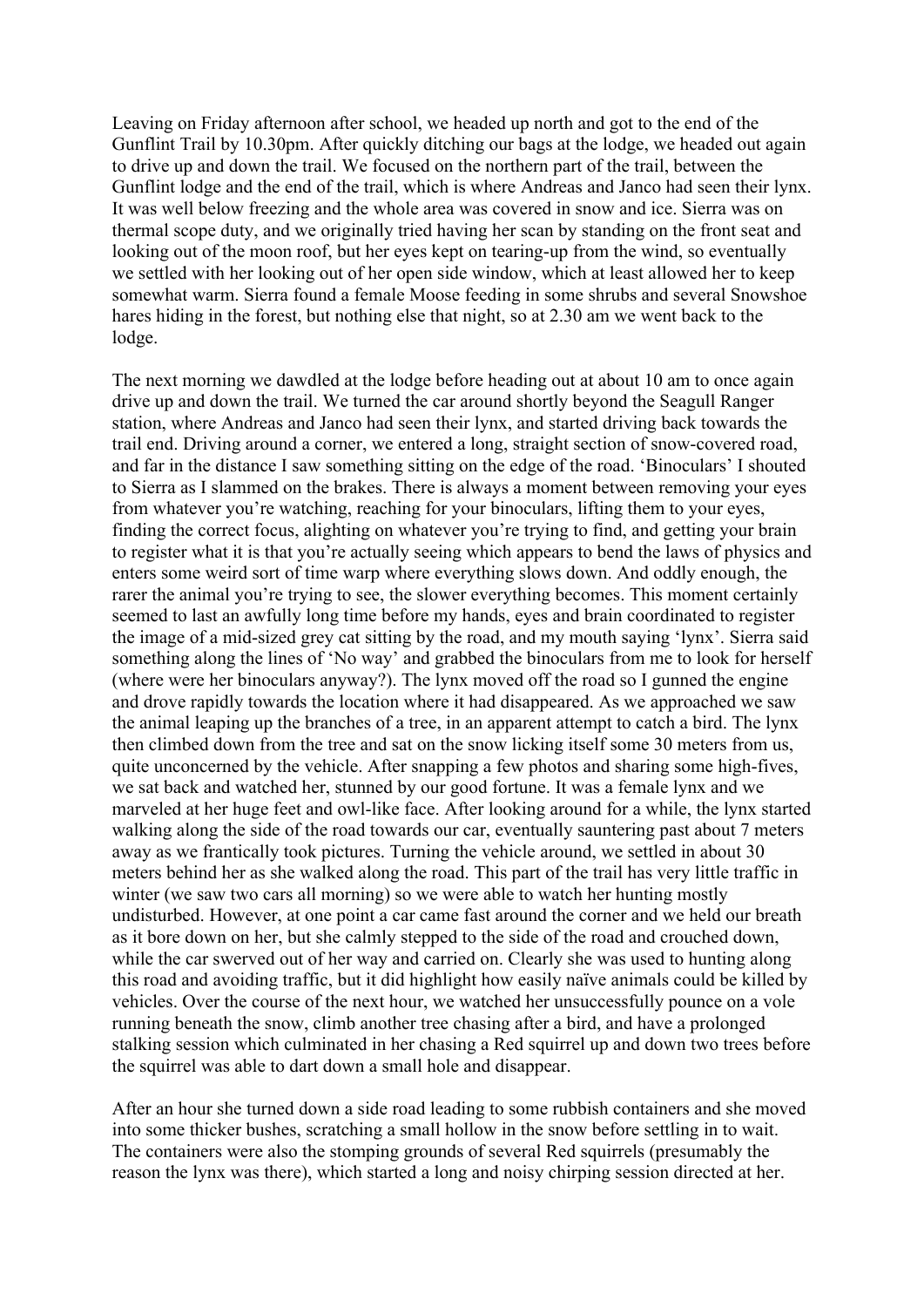However, with the cat showing no obvious signs of doing any hunting or going anywhere in a hurry, the squirrels quieted down. At this point we decided to leave her, and, utterly elated with how our day had developed, we headed back to the lodge. Shortly before we arrived at the lodge, we turned a corner and saw a female moose standing 20 meters away in the middle of the road. There was a moment of comedy where she tried to run but could not get any traction on the ice, so despite all four legs moving, she remained in the same spot, in good cartoon fashion. She quickly calmed down and went back to feeding on the salt that the road crew had spread on the road. She was clearly a resident animal and we saw her on two further occasions on the trip.

That evening we went out for a long night drive and saw a southern red backed vole climbing up a tree searching for food, a northern flying squirrel coming out of its nest, and about 10 more snowshoe hares. The latter are very handsome animals with their white coats and black ear tips, and there were signs of them everywhere - which bodes well for future lynx numbers. That said, without the thermal scope it's unlikely we would have seen any at all, as they have a tendency to hide in thick cover and produce very little eye-shine meaning they are very hard to find with a torch. We also saw two red foxes, including a handsome colour variant with a deep red coat with black markings, known locally as the 'cross fox'. A truly excellent day of mammalwatching!

The next day we headed to a different part of the Gunflint trail, mostly to see a different part of the forest reserve. Overnight there had a been what the locals call 'freezing rain', and all of the tree limbs and needles were covered in a layer of ice crystals, giving the scenery a soft black and white hue. On our way back to the lodge in the early afternoon we took a side road close to where we had seen the female lynx the day before. As we passed the local fire station Sierra shouted 'lynx'! Sure enough, there was a sub-adult cub walking along in front of the fire station doors. Hardly believing our luck, we drove towards it, but it disappeared out of view into some trees. We continued down the road a bit to see if it re-appeared when we saw another lynx, this time a full-grown one, sitting in the road. And then another! This latest addition was also a sub-adult, and we deduced that the adult lynx was the female we had seen yesterday, and these were two of her cubs (Andreas had told me that a female with three cubs had been spotted in the area recently). We parked ourselves at the entrance to a car park and took pictures as the mother walked towards the car, passing within a meter of Sierra as she leaned out of the window. Holy smokes! The mother and cub started chirping to find each other and then each of them walked in a different direction, hunting as they went, while Sierra and I sat open-mouthed in the car, trying to process what we had just seen.

That was the end of our mammalwatching endeavours for the weekend, and even though we were teased by the sight of some very fresh wolf tracks in the snow, we saw no more animals before we headed back home. In the past two days we'd seen three different lynx on two different occasions, watching them for a total of two hours at very close range, and even seen the female hunting, which is a rare sight indeed. We'd also found a good number of the other northern mammal species including our first ever sighting of a moose in Minnesota. Given that on our previous visit to the area we had seen just one short-tailed shrew in 3 days of driving, our tally for this trip was nothing short of astonishing. In the US the long Minnesota winters are the butt of many jokes, but, as weekends like this prove, those long winter days can also be rather special.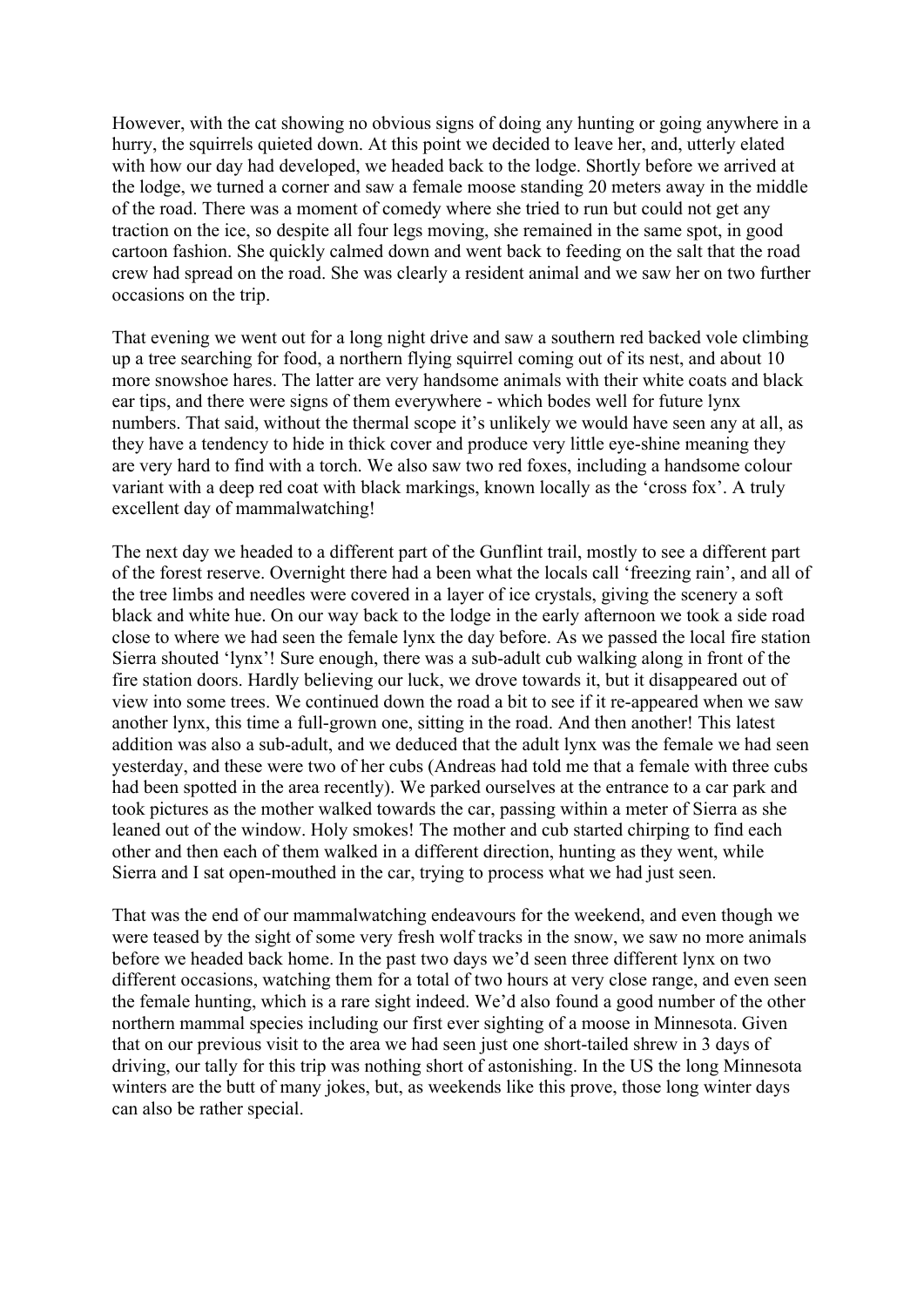Hunting for voles along the road.

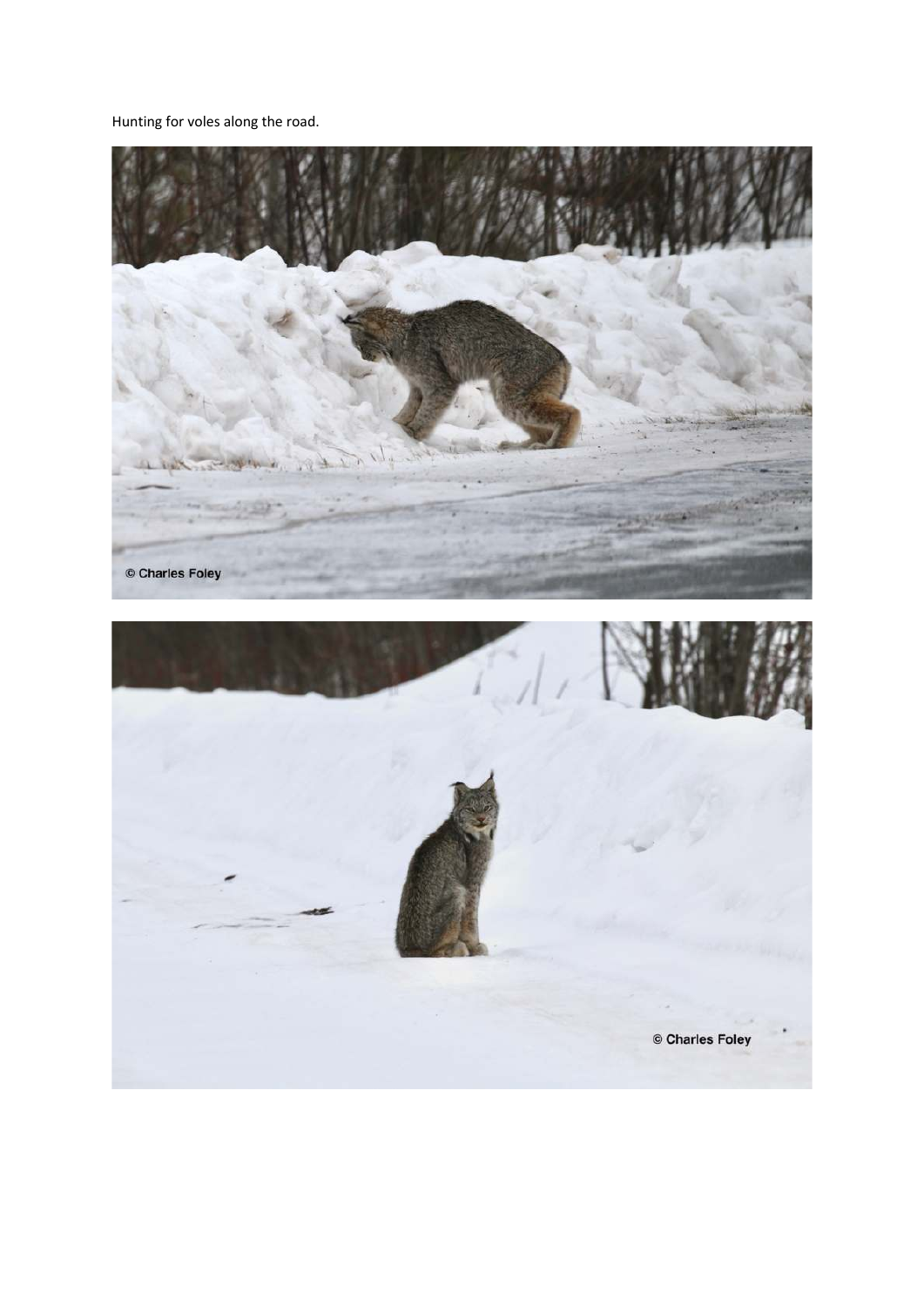## Almost too close...



Lynx contemplating life.

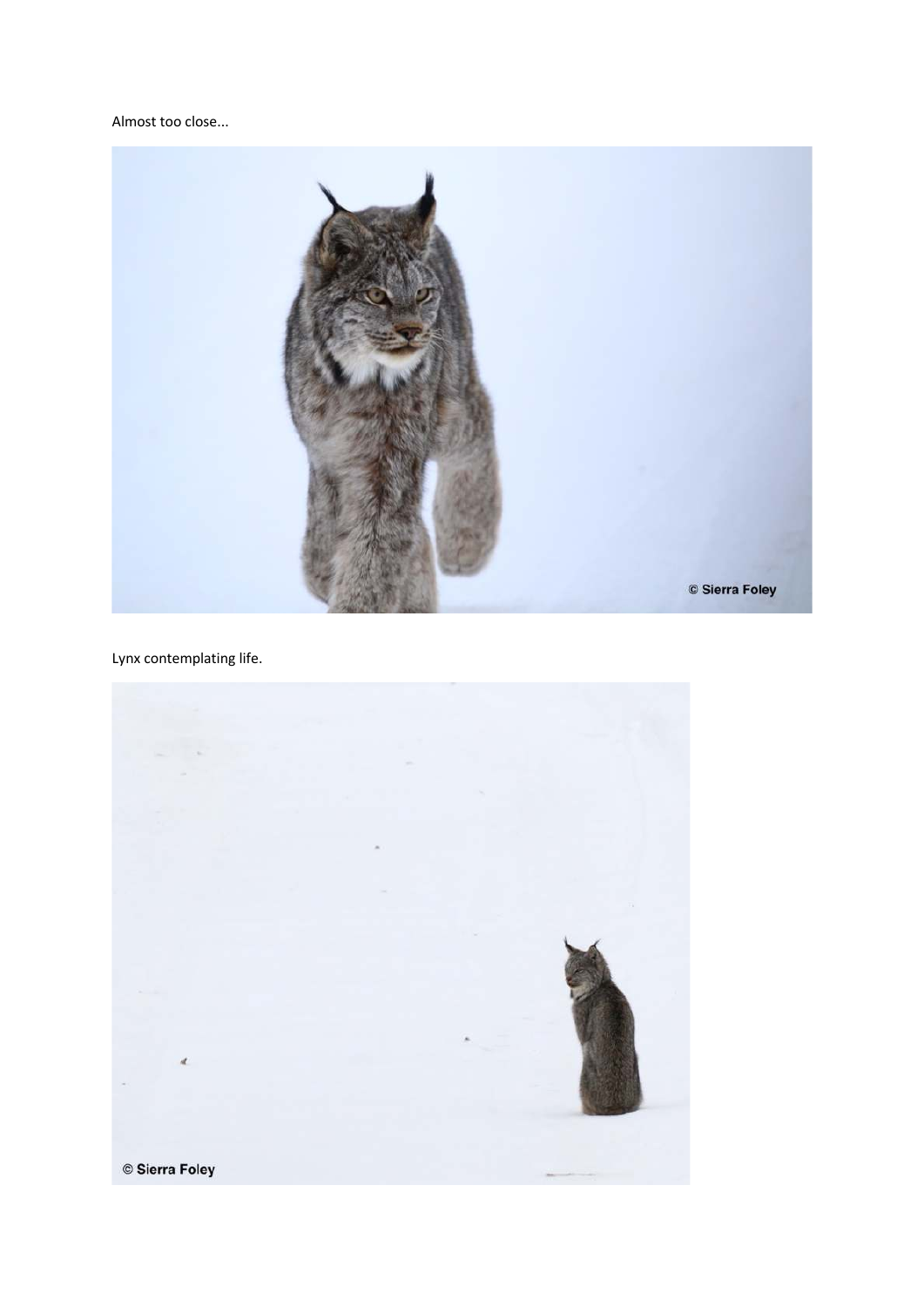Friendly local moose.



Southern red backed vole feeding up a tree.